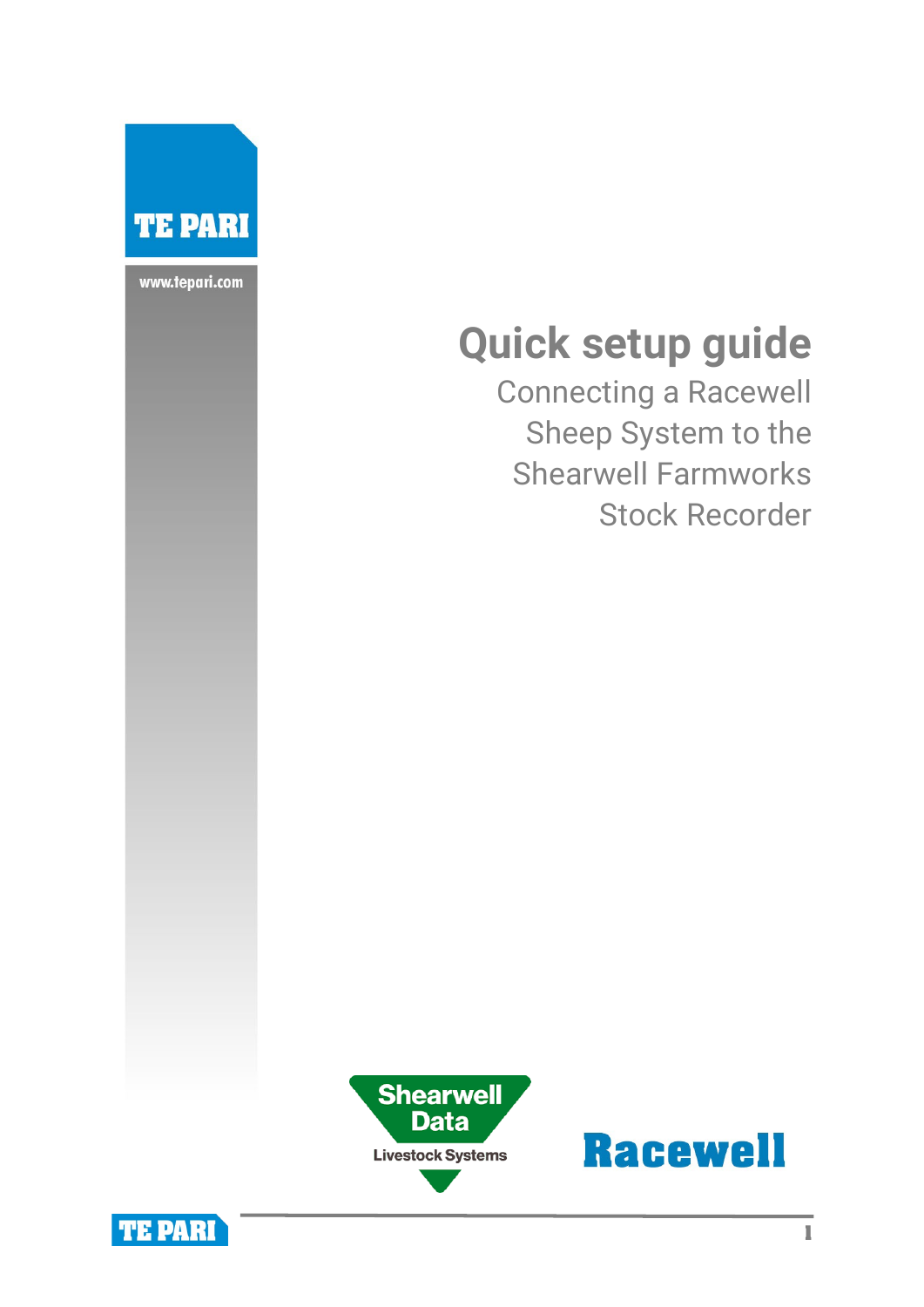## **Components you will need:**

- Racewell Handler or Drafter (HD3, HD4, HD6 or DR3, DR5)
- Te Pari Loadbars (or for DR3/5 Drafter have integrated Loadcells)
- Te Pari ePanel Integrated EID Antenna
- Te Pari EID Controller with Bluetooth (902-00003-000)
- Bluetooth Module for Racewell Board (406-00009-000)
- Shearwell Stock Recorder Power cable 902-00017-000
- Te Pari T1 Scale\* (not T1E) or Tru-test Ezy-weigh 7 Indicator

\*Note: T1 needs Bluetooth mode set to Weight out only



**Important Note: If you are using the Te Pari T1 Scale this must be configured to have Bluetooth turned on. Contact Technical Support for assistance.**



### **2**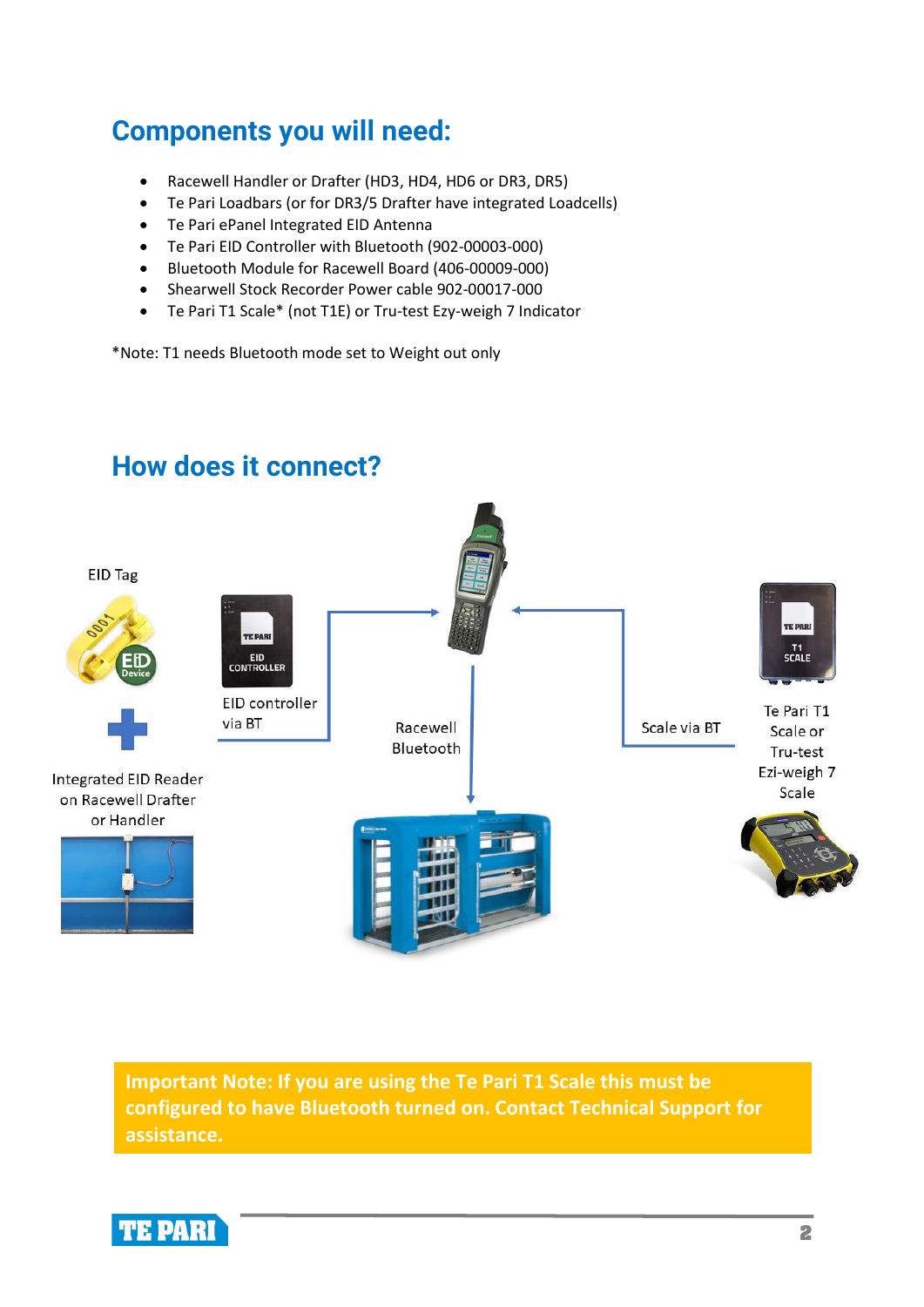### **How to connect**

### **1. Connect Scales**

- On the stock recorder open the Bluetooth Manager
- Scan to locate the signal from the Te Pari scales.
- Highlight iScale or T1 Scale and tap Pair.
- On the authentication on screen leave the passcode blank.
- The Services screen may open. Tap in the Serial Port check box.
- The Serial Profile screen will open.
- Leave Encryption disabled.
- Leave Mode as serial.
- Open the Port menu.
- Tap Next. Choose a BSP port and tap Done.
- In FarmWorks, go to Options > Weigher. Select Te Pari; use the buttons to select the correct BSP port.
- Test the connection.
- Escape to sheep or cattle procedures to start weighing